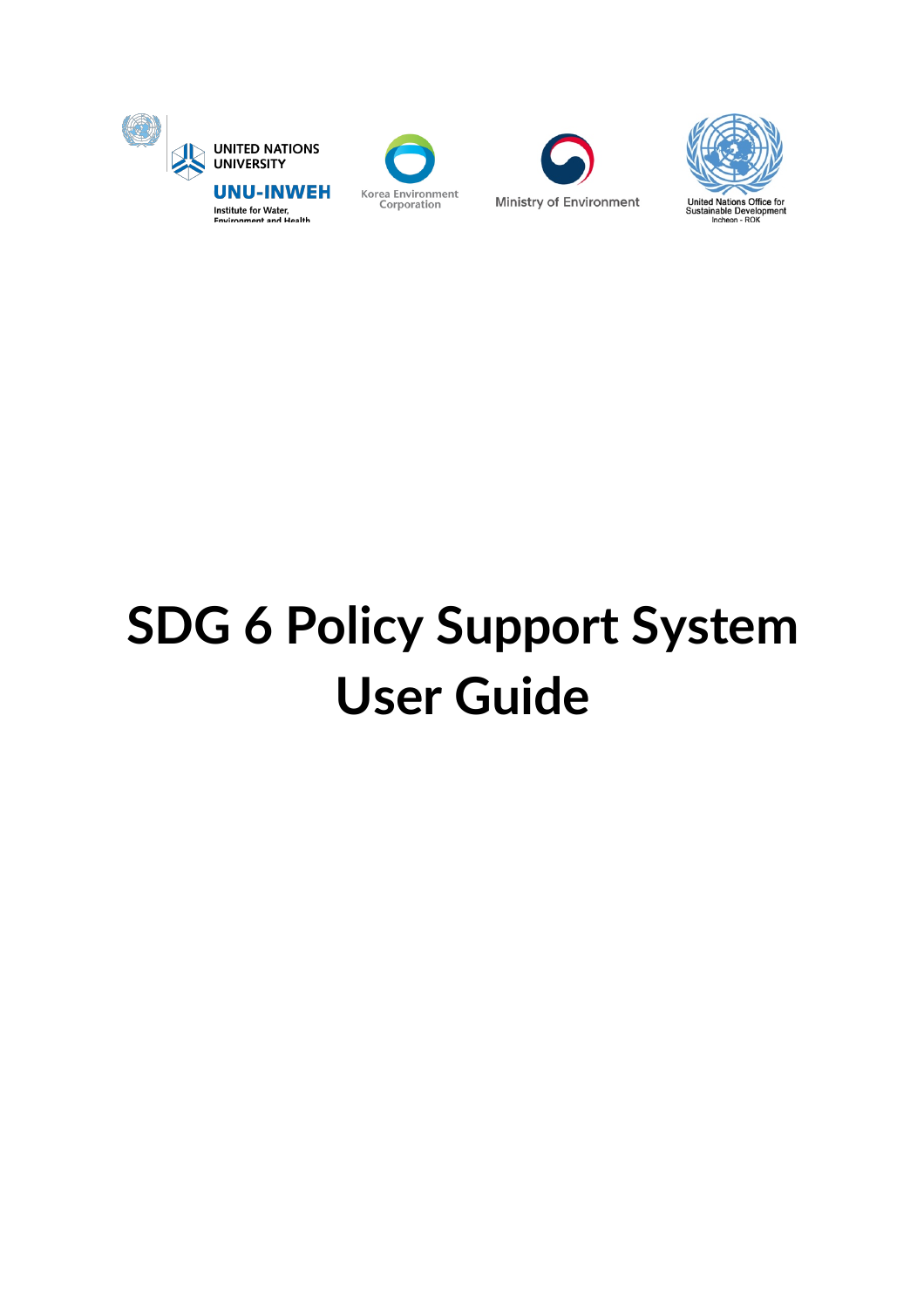# **Table of Contents**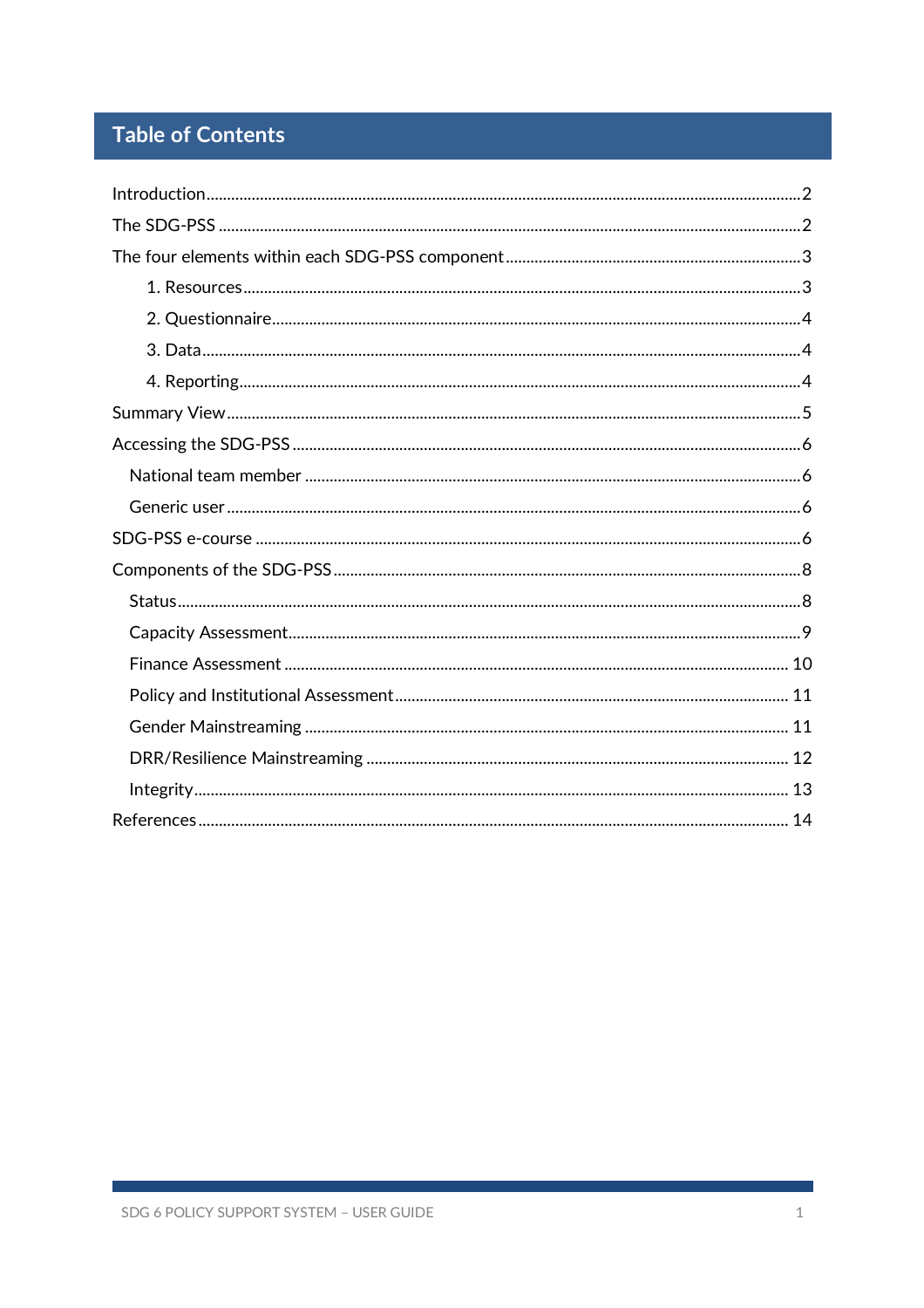# **Introduction**

From 2016-2018, the United Nations University Institute for Water, Environment and Health (UNU-INWEH) in partnership with the United Nations Office for Sustainable Development (UNOSD/DSDG/UNDESA), the Korea Environment Corporation (K-eco) and the Ministry of Environment, Republic of Korea and national partners from Ghana, Tunisia, Pakistan and Costa Rica, developed and delivered the project "*Water in the World We Want*", by investigating options to support policy and decision making under situations with limited data on water and sanitation.

The key product developed in this project is the SDG 6 Policy Support System (SDG-PSS). The SDG-PSS is an answer to the challenge of bringing data and information from multiple international and national tools and translating them into a 'fit-for-policy' evidence framework. Having one agreed, fitfor-policy water-related evidence base will allow more a comprehensive and integrated evidencebased policy, and more effective and informed decision-making around water-related SDGs.

# **The SDG-PSS**

The SDG-PSS is designed to enable government actors and stakeholders to collaborate and create an agreed, authoritative national-level evidence around SDG 6. In the language of the 2030 Agenda, strengthening and re-aligning enabling environments to drive successful implementation of SDGs will become a critical step for many countries. However, evidence and pertinent data for policy makers and development actors to make this happen may still be missing, overlapping – or even fragmented as the urgency for actions is set to grow in the initial years of the SDG era.

For this reason, SDG-PSS builds upon several years of work around water and sanitation issues and draws on more than 20 well-established tools, frameworks, and resources that are commonly used for water-related policy making at the national and international levels. In this way, the countries that are used to report data while using such international tools should be able to easily adopt and adapt the SDG-PSS for their national reporting on SDG 6.

There are six critical components of SDG-PSS designed around an Evidence Framework. Each critical component presents a perspective of related priorities, needs and gaps to assist policy makers on decision making:

- 1. Capacity Assessment
- 2. Finance Assessment
- 3. Policy and Institutional Assessment
- 4. Gender Mainstreaming
- 5. Disaster Risk Reduction (DRR)/Resilience Mainstreaming
- 6. Integrity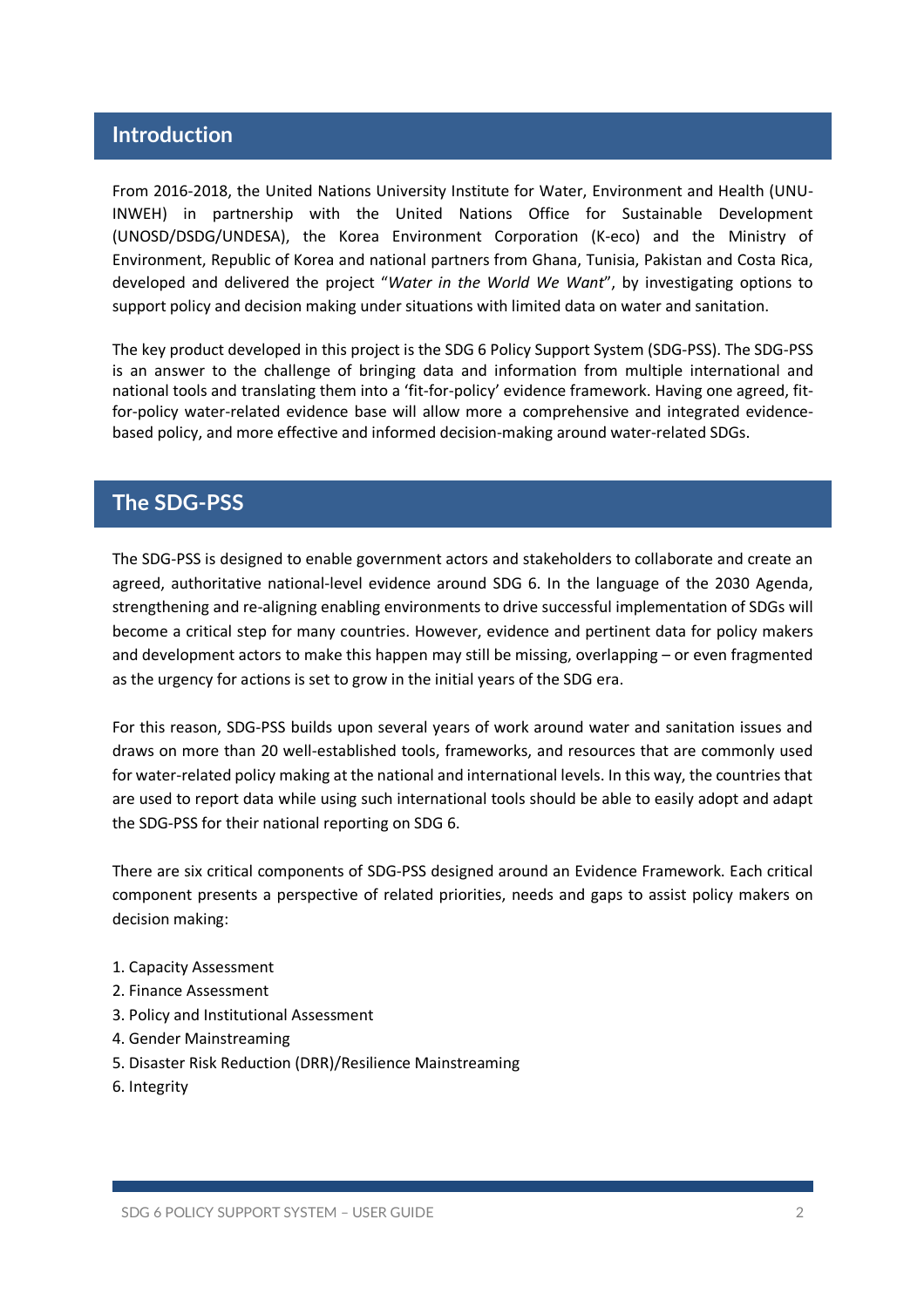The SDG-PSS has also a generic 'Status' component to present data and information related to each SDG 6 target and indicator while considering aspiration in 2030. This generic component can be used to set up national targets for SDG 6 for international monitoring mechanisms.

# **The four elements within each SDG-PSS component**

Each **component** is made up of 4 **elements**: Resources; Questionnaire; Data; and Reporting. Figure 1 illustrates how the components and elements of the SDG-PSS fit together.



- Each component is made up of four elements: resources, questionnaire, data and reporting. When you select a component, you will be automatically taken to the resource element of that component to start.
- To get to any of these elements, you can click on those buttons which will show at the top of the page for each component of the SDG-PSS.

### **1. Resources**

- The resources element is the first element that appears after selecting a component.
- This element lists existing tools that can be used to build evidence for that component. There were specific criteria used to choose whether a tool would be included or not:
	- o All tools included were developed at an international level, or were developed at a national level and have been adapted to enable their use in different countries. This means that Government actors from many countries could use this component of the Framework and gain useful evidence.
	- $\circ$  All tools were developed by experts from an authoritative organisation a national Government agency, a UN agency, or an international NGO, for example.
- The name of the tool, each indicator or measure in the tool, and a link to the tool online (if available) are all listed.
- The Resources element also marks which indicators have been used in the SDG-PSS, and which have not. There were specific criteria used to choose whether an indicator or measure would be included:
	- o Many of the tools developed for water-related work focus on water and sanitation supply services. The indicator was only included if it could address ALL SDG 6 targets.
	- o Only indicators that could be used for national-level understanding were adopted. This Framework does not address, in general, sub-national or local processes, though it can be adapted for sub-national use.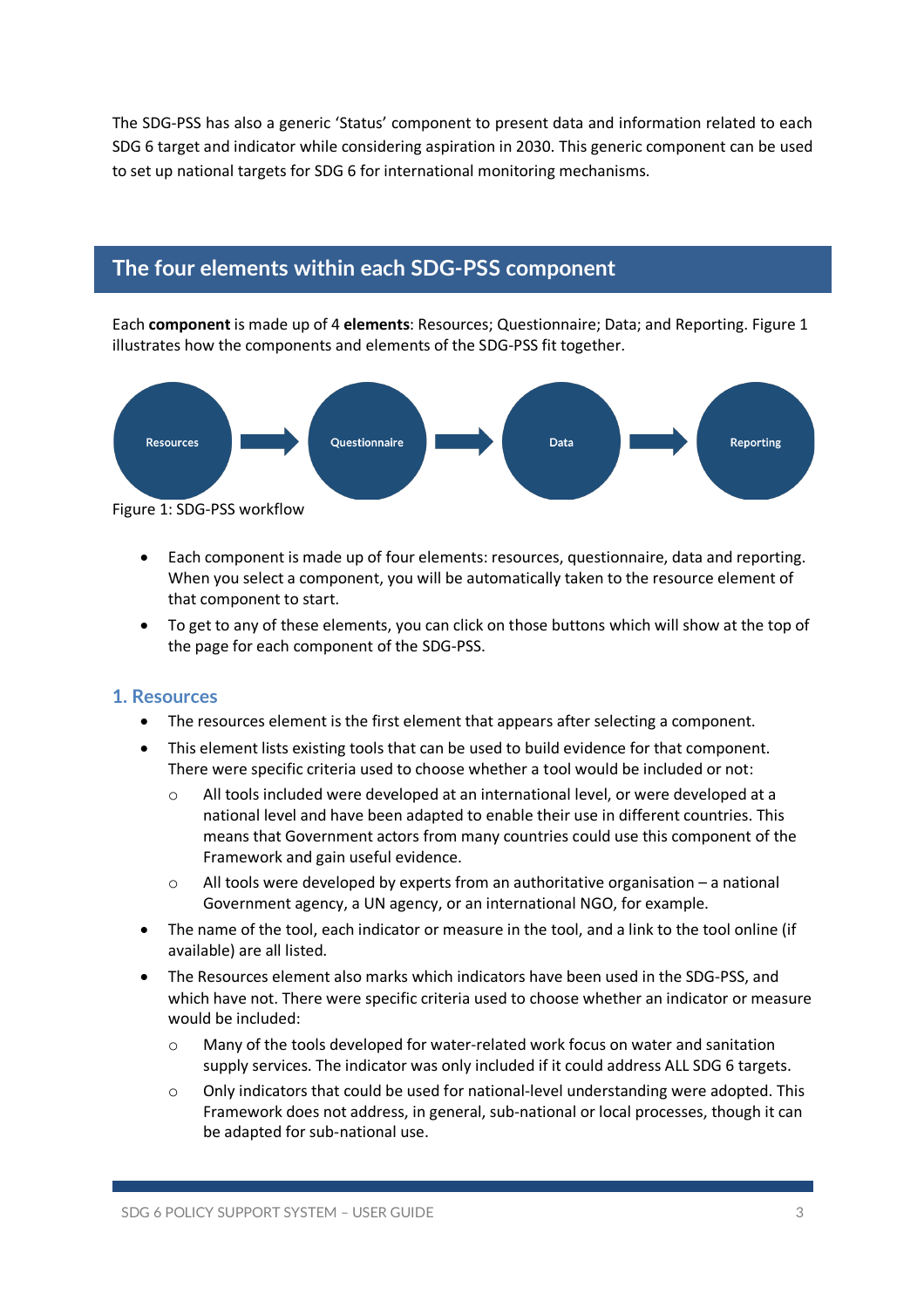- $\circ$  If a tool had draft indicators, or indicators that had not been fully agreed on, these indicators were not included. This occurred most often when the developers of the tool did not have any guidelines on how data for the indicator could be collected.
- Users are welcome to browse the resources element to see if the tools and the indicators chosen for the SDG-PSS suit their context.
- After the resources element and the inventory have been understood, the questionnaire element should be viewed.

### **2. Questionnaire**

- The goal of the SDG-PSS is to bring together data and evidence that are collected from many different tools, frameworks, and resources. However, data entry can be prone to error, time consuming and difficult for people not used to the task. Therefore, the SDG-PSS uses a systematic approach to make data entry easier and more accurate.
- It is anticipated that some questions might be easily answered, and some may take more time to monitor and report on accurately. It is possible to use the SDG-PSS with answers left blank, as the system is designed to work with limited data.
- The questionnaires are repetitive since the same questions are asked for each SDG 6 indicator. However, because the SDG 6 indicators cover many different water management fields, it is anticipated that different professionals from different agencies and institutions will answer different questions; or that one person tasked with filling in the questionnaire for a particular component will need to collaborate with many different professionals in order to find and enter the answers needed. These work processes need to be discussed and decided on between all partners who are interested in using the SDG PSS at a national level.
- Whenever the user is filling a questionnaire with data, the questionnaire can be saved at any time. For this, a button 'Save' is available at the bottom of the page. Once the user returns to that specific questionnaire, all data previously entered will be saved. Moreover, in order to update the data and reporting elements, the user must click on the button 'Save'

### **3. Data**

- This element is the worksheet that holds all of the data the measures, values, and responses that have been entered into the questionnaire.
- The data element is automatically updated from the questionnaire. The user does not have to enter data into the data element. In order to update the data element, the user must click on the button 'Save' at the bottom of the questionnaire.
- This element often contains calculations and formulas that are provided automatically once the user enters data in the questionnaire. To change a value in the data element, the user must go back to the questionnaire.

### **4. Reporting**

- Every component has a reporting element. This element shows graphics that may be useful for country-level and ad-hoc reports.
- The graphics available here can be cut and pasted into other software for example, PowerPoint or Word- to be shared as needed.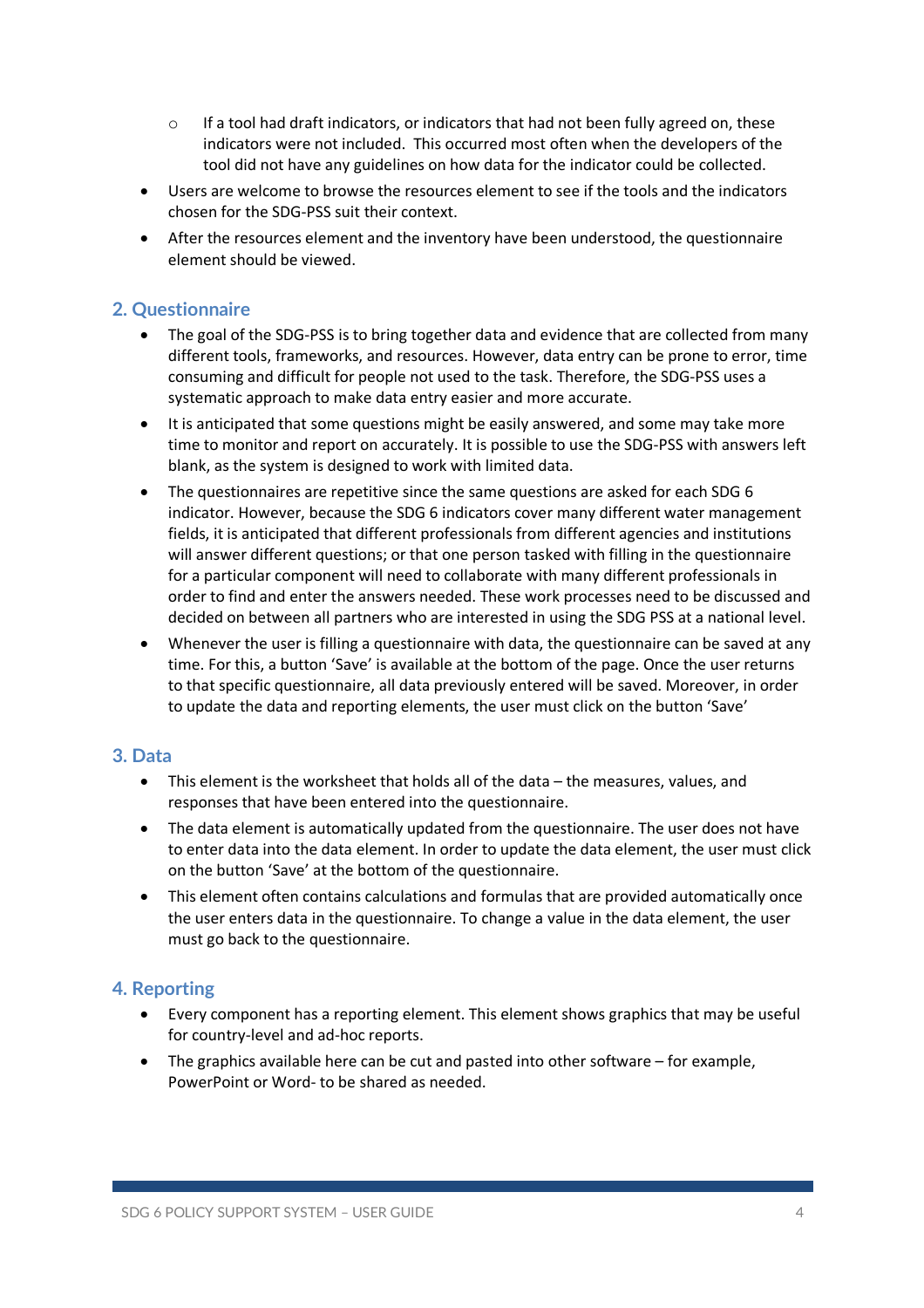# **Summary View**

The Summary View is the highest-level overview of all components of SDG-PSS where data and information provided into different components becomes useable evidence. In the Summary View, the datasets are synthesised and analysed to present key evidence that best presents the progress against each SDG 6 target and indicator at the national level. The six critical components are presented in the following sequence: Capacity Assessment; Finance Assessment; Policy and Institutional Assessment; Gender Mainstreaming; DRR/Resilience Mainstreaming; and Integrity.

Reading across the Summary View, each component is summarised under sub-components where red colour represents inadequate progress that needs attention towards achieving the specific target; dark green colour represents significant progress suggesting good progress towards the achievement of the specific target; light green colour shows an area of adequate progress that needs to be maintained; and white colour shows no data available for the specific target or indicator.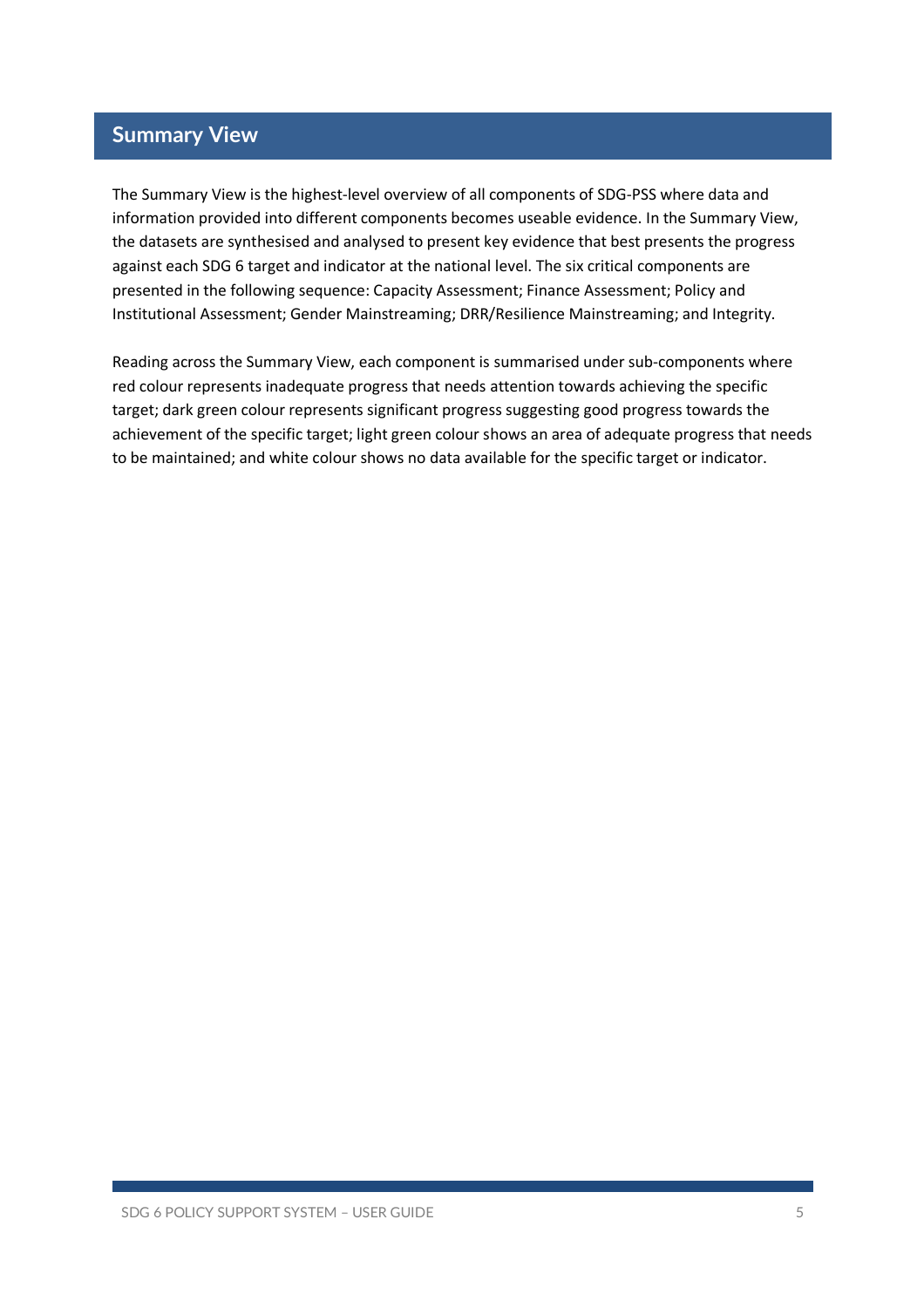# **Accessing the SDG-PSS**

The SDG-PSS is an online and free system. The system is designed as a collaborative resource that can be used by water professionals and policy makers either working on national teams or independently. The SDG-PSS can be accessed through the system's website: http://sdgpss.net/en/.

First and foremost, any user interested in using the SGD-PSS needs to create an account, and the registration is done easily following the instructions on the system's website. However, users need to pay attention to some details to assure proper access and use of the system. The SDG-PSS allows **two types** of users: National team member and Generic user.

### **National team member**

Since the SDG-PSS is designed to allow countries to assemble national teams to work on the system, members of a specific national team share the same version of the SDG-PSS. In this way, when a member of a specific national team is creating an account, the user must select the role 'National team member' in the registration form available on the system's website.

After completing the registration, an email is sent automatically to the national focal point to be approved. This procedure assures that national teams are made up only by approved members. Once the national focal point approves the registration, the user can access the SDG-PSS and share the system with all the other members of the specific national team. All data entered in the system is shared among these members.

### **Generic user**

Generic users - those who are not part of a specific national team - can also use the SDG-PSS. For this, in the registration form available on the system's website, the user must select the role 'Generic user'. After registration, the user can access the SDG-PSS, and the system is not shared with any other user. Data is kept confidential to that user only.

# **SDG-PSS e-course**

The SDG-PSS is designed as a web-based user-friendly system. Users are expected to learn quickly how the system operates. However, filling the SDG-PSS with data may be time-consuming and complex. In order to address capacity building for systematic and effective use of the SDG-PSS, a free web-based course was designed to provide training and teaching on how to use the system.

On completion of this self-paced e-course, participants should be able to: access the SDG-PSS online; navigate through the SDG-PSS pages and its critical components, and to use the SDG-PSS to generate and analyse evidence on the national progress and the enabling environment of the achievement of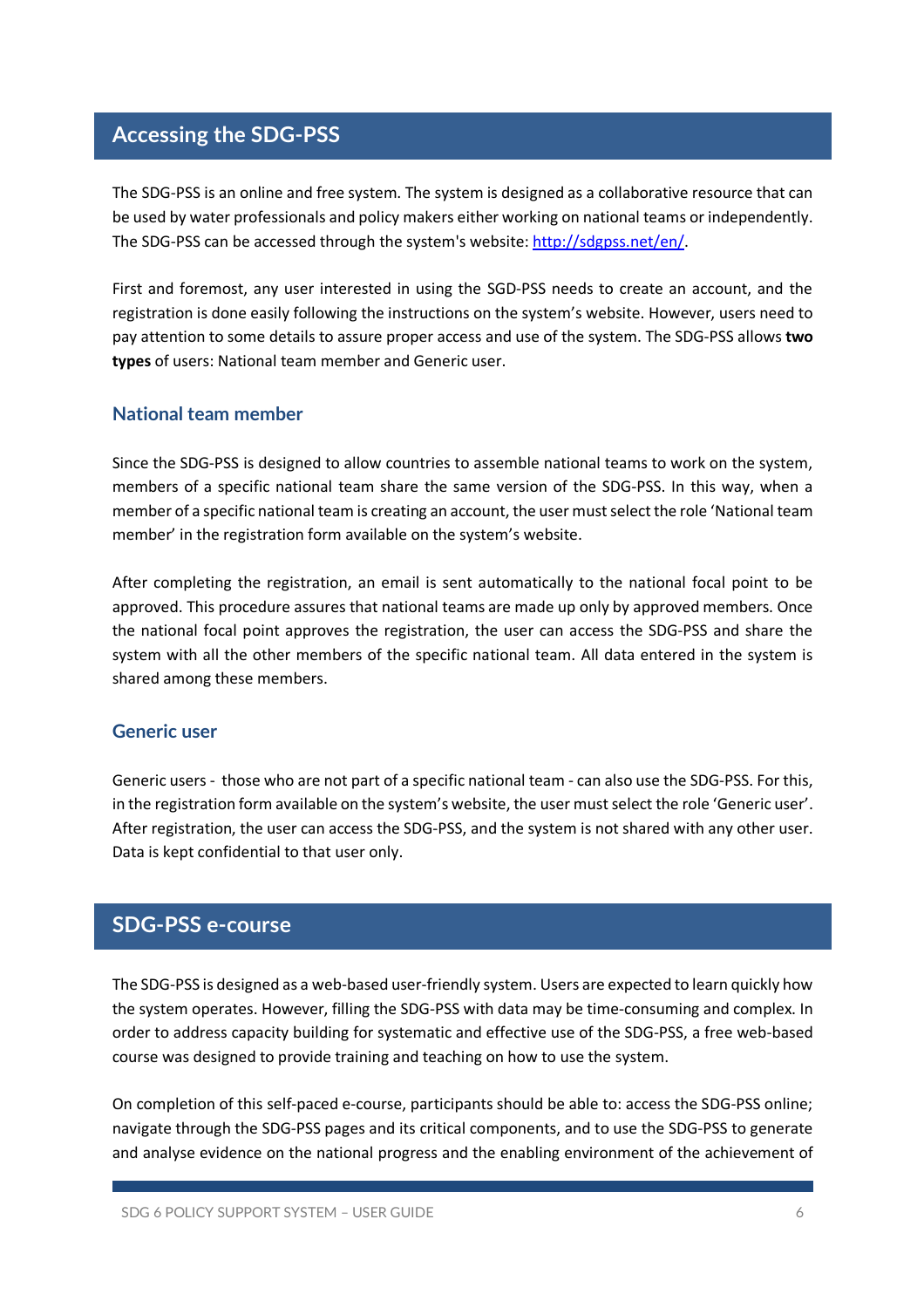SDG 6. The SDG-PSS e-course is designed to water-focused policy makers, practitioners, and researchers from all countries. However, as the SDG-PSS is built upon six critical components, any water professional and or policy maker working on SDGs can make good use of the system to better understand and work with SDGs.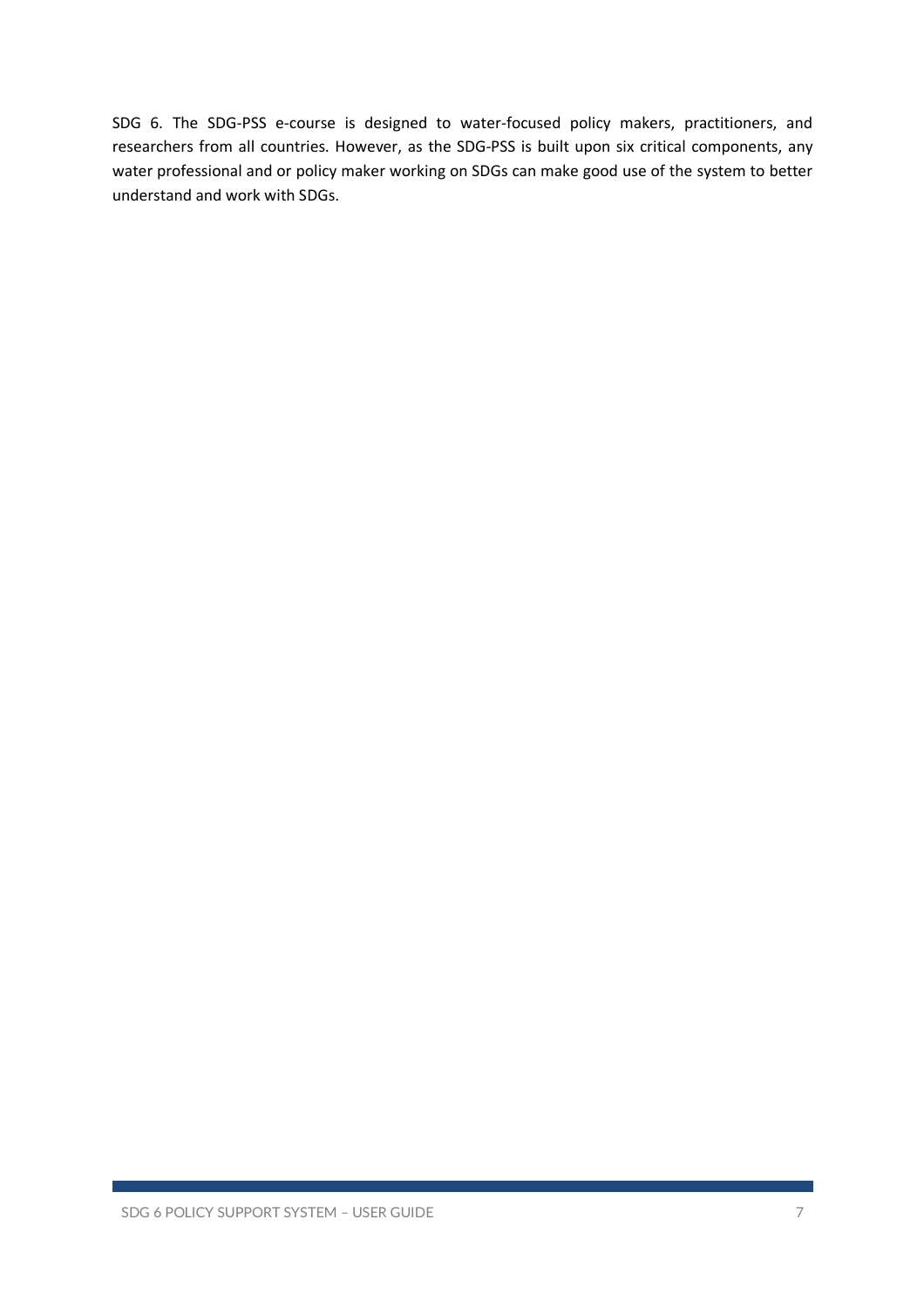# **Components of the SDG-PSS**

The SDG-PSS consists of the following components: Capacity Assessment; Finance Assessment; Policy and Institutional Assessment; Gender Mainstreaming; DRR/Resilience Mainstreaming; and Integrity. The critical components of SDG-PSS were identified using two main criteria:

- 1. Its ability to encourage creation of national enabling environments to implement SDG 6, as supported by available literature and by the 2030 Sustainable Development Agenda;
- 2. Whether the component is supported by at least one tool, system or framework developed by an authoritative body, which is relevant to all SDG 6 targets (not only 6.1 and 6.2) and which can be or has already been adapted to an SDG context for use at the national level.

Key existing tools, systems and frameworks that were considered first included those developed by UN agencies and related to the Water Governance Principles of the Organisation for Economic Cooperation and Development (OECD). But the SDG-PSS did not adopt a single existing framework or tool exclusively, as none was seen as specifically developed to assess and monitor the means of implementation for the water related SDGs.

SDG-PSS also monitors and evaluates another component of SDG 6, 'Status' – which refers to data and trends for targets and indicators of the goal. Through this system, policy makers, scientists and development actors are empowered to gather the critical information, evidence and data (where available) needed to define and develop national policies and policy action to address water-related issues.

### **Status**

The 'Status' component aims to present water related data and information to allow the assessment of each SDG 6 target and indicator while considering aspiration in 2030. This component is expected to present SDG-PSS as a collaboration tool, allowing different government partners to visualize all water-related datasets together, run simple scenarios, and present different aspirational outcomes. The 'Status' component can also contribute to setting up national targets for SDG 6 for reporting through international monitoring mechanisms and processes.

SDG 6 is monitored through national and international mechanisms and processes, such as national level monitoring and reporting and international level assessment, for example, SDG 6 Synthesis Report on Water and Sanitation (UN, 2018). The practices and tools for SDG targets 6.1 and 6.2 may be more easily available compared to other SDG targets, i.e. SDG 6.3 to 6.6, based on the following:

- At an international level, SDG targets 6.1 and 6.2 are being monitored by the WHO/UNICEF Joint Monitoring Programme for Water Supply and Sanitation (JMP).
- For SDG targets 6.3 to 6.6, a new global monitoring initiative, GEMI Global Environmental Management Initiative – provides integrated monitoring of these SDG targets. GEMI focuses on the development of monitoring methodologies and other support tools as well as the establishment of a global baseline for SDG targets 6.3 to 6.6. GEMI is an integral part of SDG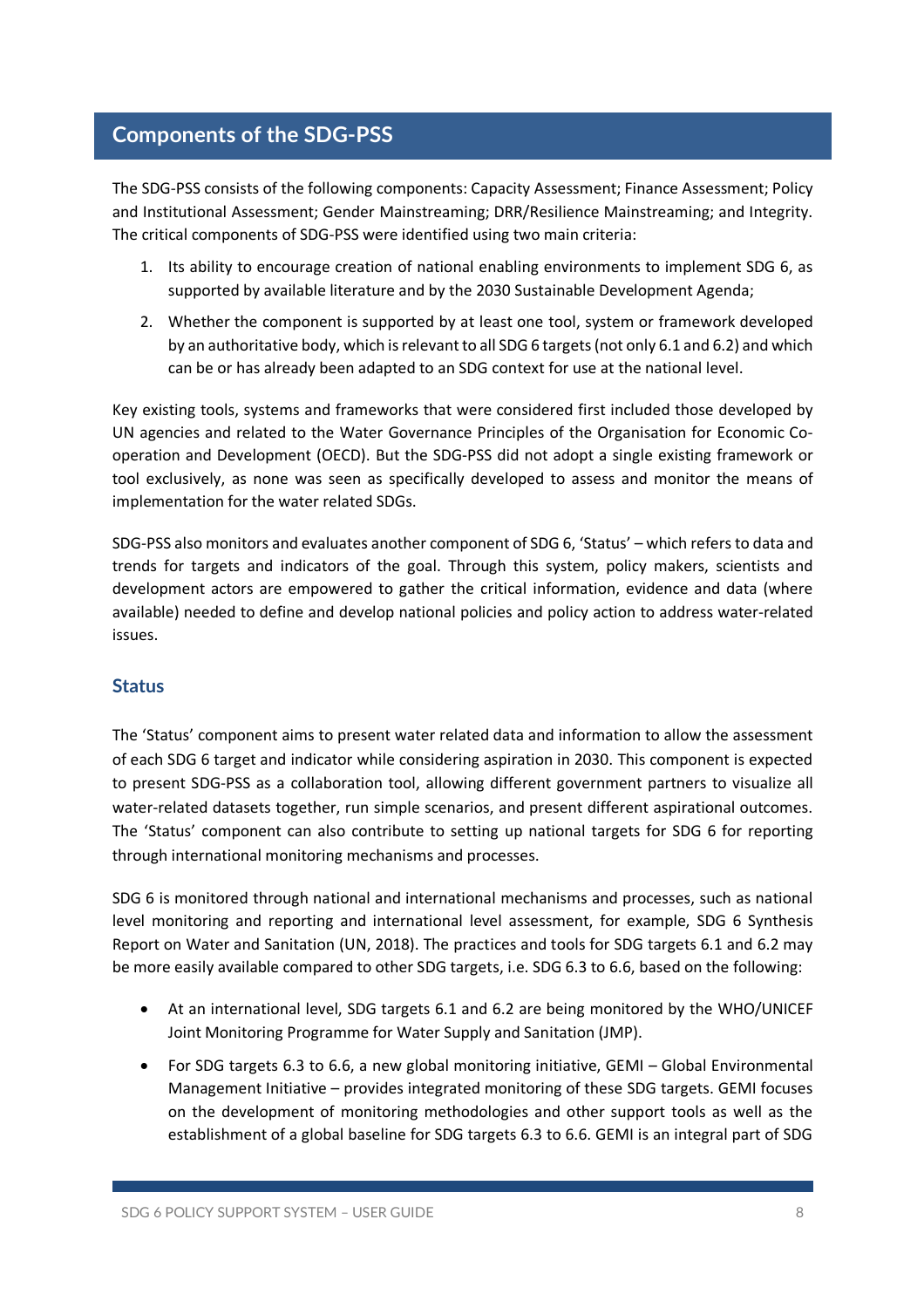6 monitoring, and its implementation will be harmonized with that of JMP and GLAAS, as a part of the UN-Water Integrated Monitoring Initiative (IMI) for SDG 6.

• The monitoring of the means of implementation (SDG targets 6.a and 6.b) can build on the UN-Water led GLAAS and GEMI reporting towards target 6.5 on integrated water resources management (IWRM).

The key tools and documents used to develop the Status component of SDG-PSS included:

- WHO/UNICEF Joint Monitoring Programme for Water Supply and Sanitation (WHO and UNICEF, 2018): https://washdata.org/monitoring
- Metadata on Suggested Indicators for Global Monitoring of SDG 6 on Water and Sanitation (UN-Water, 2018): http://www.sdg6monitoring.org/indicators/
- IWRM surveys available through the IWRM data portal (UNEP-DHI, 2018): http://iwrmdataportal.unepdhi.org/iwrmmonitoring.html

# **Capacity Assessment**

As water-related SDGs have expanded the water agenda developed over the MDG era, the capacity of countries to develop and implement evidence-based policies and build effective enabling environments in the early years of the SDGs is critical. According to UN-Water, there is a need to invest in capacity-building as this is a major challenge many countries are facing to progress with SDG 6 achievement (UN-Water, 2015). Therefore, assessing capacity needs and planning and implementing need-specific capacity development is crucial for many countries.

To meet national capacity assessment challenges, policy makers must identify the key capacities they have and the additional capacities they need to reach SDG 6 targets. The SDG-PSS Capacity Assessment component is designed to guide decision makers and managers through this process. A capacity assessment analysis is desired as this would generate a new understanding of capacity assets, needs and gaps. UNDP perceives capacity assessment not as a single action but as a continuous cycle (UNDP, 2008), and one that requires political support to enable an ongoing interface between building evidence and using the evidence. This understanding informs capacity development policies, strategies and plans that will guide lead agencies and development actors.

The key tools and documents used to develop the Capacity Assessment component included:

- i. Capacity Assessment Methodology User's Guide (UNDP, 2008): http://www.undp.org/content/dam/aplaws/publication/en/publications/capacitydevelopment/undp-capacity-assessmentmethodology/UNDP%20Capacity%20Assessment%20Users%20Guide.pdf
- ii. UN-Water global analysis and assessment of sanitation and drinking-water (GLAAS, 2014): http://apps.who.int/iris/bitstream/10665/139735/1/9789241508087\_eng.pdf
- iii. Toolkit for Capacity Development (European Commission, 2010):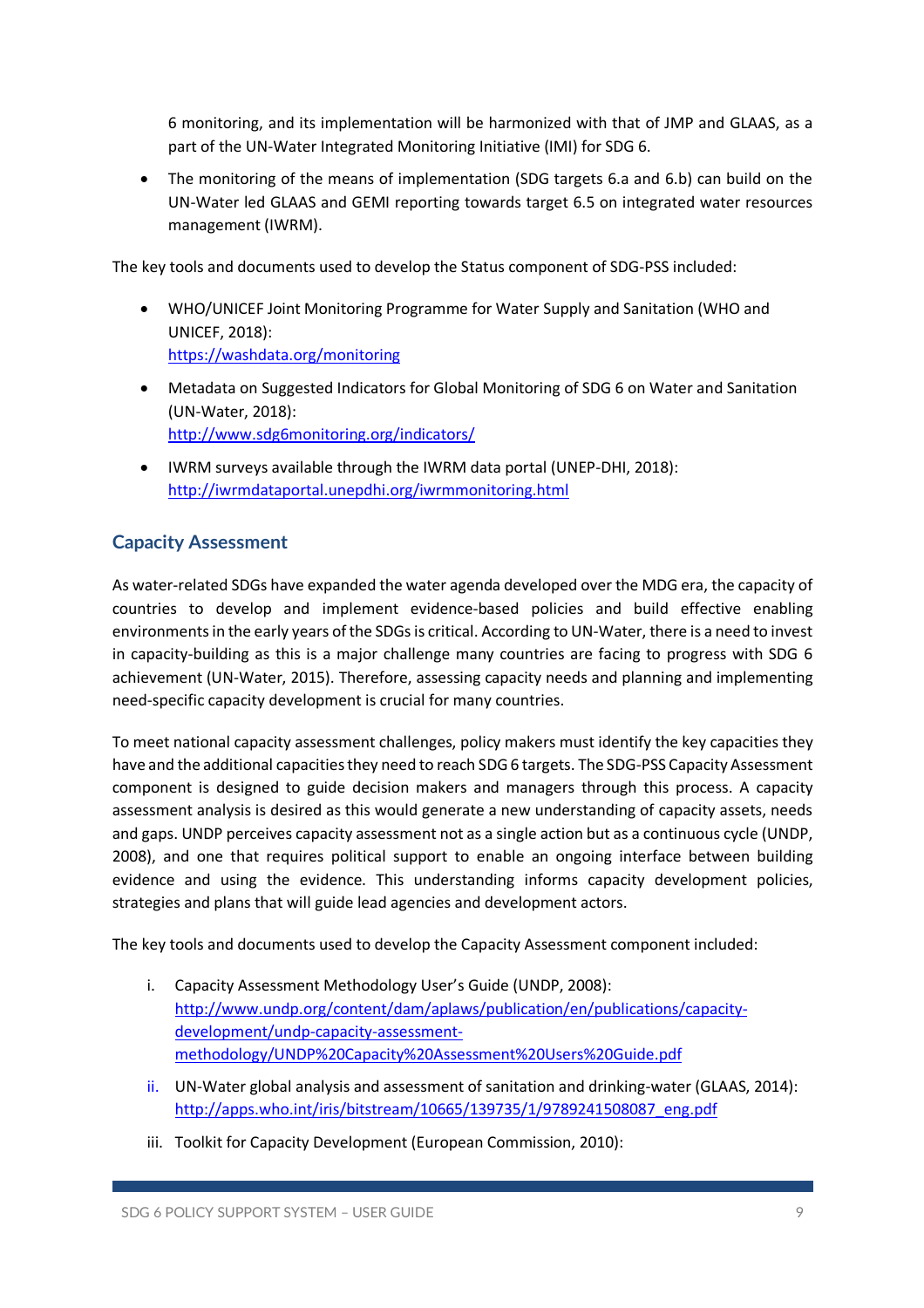https://ec.europa.eu/europeaid/sites/devco/files/guidelines-toolkit-capacity-development-2010\_en.pdf

### **Finance Assessment**

As the 2030 Development Agenda brings a new understanding of sustainability with its array of goals, targets and a higher level of ambition for water, sanitation and hygiene (WASH) services, financial assessments now play a critical role in informing governments on the gaps and weakness in their funding mechanisms for the water sector. Providing enough funds to achieve SDGs is often regarded as a key barrier between governments and sustainable development. This holds true for countries across low-, middle- and high-income economies. For example, estimates on the total capital cost of meeting targets 6.1 and 6.2 by 2030 are \$114 billion per year (GLAAS, 2017), while 77% of countries involved in GLAAS reporting have public funding levels that are insufficient to meet WASH targets (GLAAS, 2014). Still, the governments in middle- and low-income countries, UN agencies and other water-related international organizations may have more experience and capacity to work with and plan for funding mechanisms for SDG targets 6.1 and 6.2, as these targets inherit decades of discussions and accomplishments from the MDGs, compared to the capital required to achieve SDG targets 6.3 to 6.6.

The GLAAS report in 2017 emphasized that most countries have financial mechanisms for water and sanitation and national budgets for WASH are increasing by an average of 4.9% above inflation annually. However, two-thirds of countries reported that financial plans are not consistently followed, and 80% of the countries surveyed reported inadequate funding to meet their national targets, a gap that can deepen among vulnerable regions and its population, such as rural areas (GLAAS, 2017). Moreover, national funding needs to meet only WASH related SDG targets continue to outweigh available resources (World Bank Group and UNICEF, 2017).

Although funding is allocated for SDG 6.1 and 6.2, there is a need for clear and realistic evidence-based financing mechanisms to fill the funding gaps for SDG 6.1 and 6.2, and for funding for SDG targets 6.3 to 6.6. Several internationally developed toolkits exist to measure and monitor requirements and flows in the water sector. Almost all of them are targeted at WASH and relevant to SDG 6.1 and 6.2, such as the GLAAS and Tracking Financing to WASH (TrackFin).

It is currently difficult to find tools to create evidence for financial decision making around SDG targets 6.3 to 6.6. The SDG-PSS does this. It allows countries to track financial mechanisms' strengths and weaknesses and provides evidence to policy makers to help them see what adjustments are needed to financial resources for water-related sustainable development.

The key tools and documents used to develop the Finance Assessment component included:

- Toolkit for Integrity (OECD, 2014): http://www.oecd.org/cleangovbiz/CGB-Toolkit-2014.pdf
- UN-Water global analysis and assessment of sanitation and drinking-water (GLAAS, 2014): http://apps.who.int/iris/bitstream/10665/139735/1/9789241508087\_eng.pdf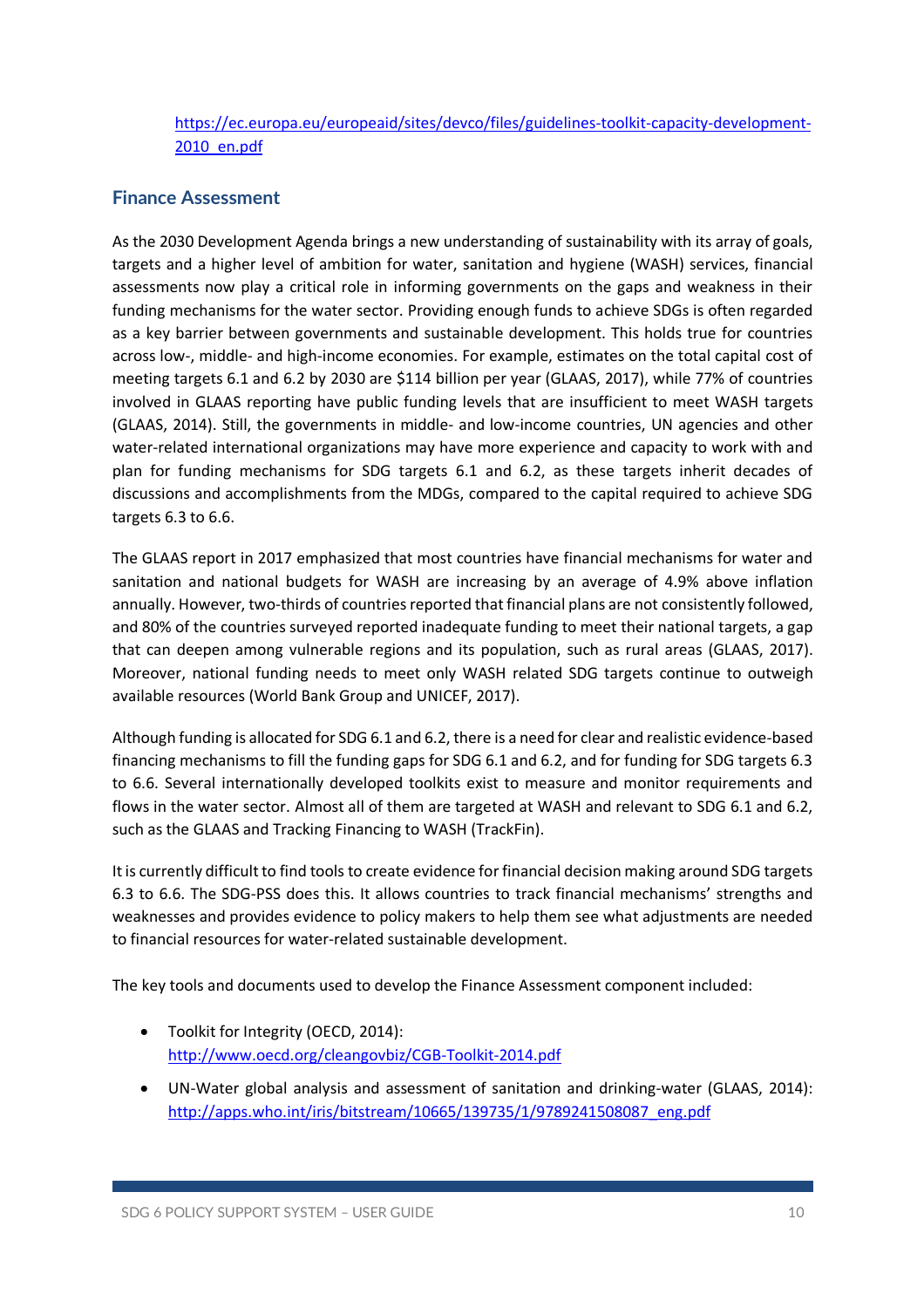## **Policy and Institutional Assessment**

In recent years, the international water community has focused on governance as "the most important challenge" to improve service provision and broader water management (UNDP, 2013). Assessments of the governance of water resources can guide the design of policies and strengthen institutional power by helping to identify weakness, strengths and gaps. These assessments are particularly critical for achieving SDGs, as the 2030 Development Agenda emphasizes links and interactions among SDGs, and the importance of implementing it as an indivisible whole (Nilsson, 2016). Indeed, if countries try to achieve targets individually or do not understand interlinkages, they risk producing perverse outcomes. So, increased policy coherence and evidence-based policy-making are critical in achieving SDG 6.

In addition to the importance of strong evidence-based policy-making for the SDG framework – specifically for SDG 6 – the water-related policies need to be practical enough to deliver on these targets in many countries. In this way, business as usual policies and institutional power are not enough. Also, weak policy implementation in low- and middle-income countries is an opportunity for SDG-PSS to provide an evidence framework that allows countries to measure their progress against water policies and identify their weaknesses and strengths, to improve SDG 6 implementation. Comprehensive water related policy and institutional assessments can also guide the design of effective evidence-based policy interventions by identifying areas where changes are needed, and the actions needed to make them happen. Without institutions that are fully empowered and able to implement policies and national strategies for water and sanitation, policies will not result in progress in the SDG timeframe.

The key tools and documents used to develop the Policy and Institutional Assessment component included:

- User's Guide to Assessing Water Governance (UNDP, 2013): http://www.undp.org/content/undp/en/home/librarypage/democraticgovernance/oslo\_governance\_centre/user-s-guide-on-assessing-water-governance.html
- Water Governance in OECD Countries: A multi-level approach (OECD, 2011): http://dx.doi.org/10.1787/9789264119284-en

### **Gender Mainstreaming**

Gender mainstreaming is an important aspect of achieving water and sanitation-related targets. As early as 1992, Principle 3 of the Dublin Principles stated that women play a central part in the provision, management and safeguarding of water (UN, 1992). More recently, UNESCO has highlighted that although policy makers and development actors may be committed to promoting equity and non-discrimination, this commitment must be enshrined and codified in policy and plans (Seager, 2015), as no water assessment can be realistic without a gender perspective, and no decision making is inclusive unless both women and men participate in the process.

Gender aspects must be considered as a core element of all water-related policy at national and international levels. It is now widely understood that the gendered dynamics of water and sanitation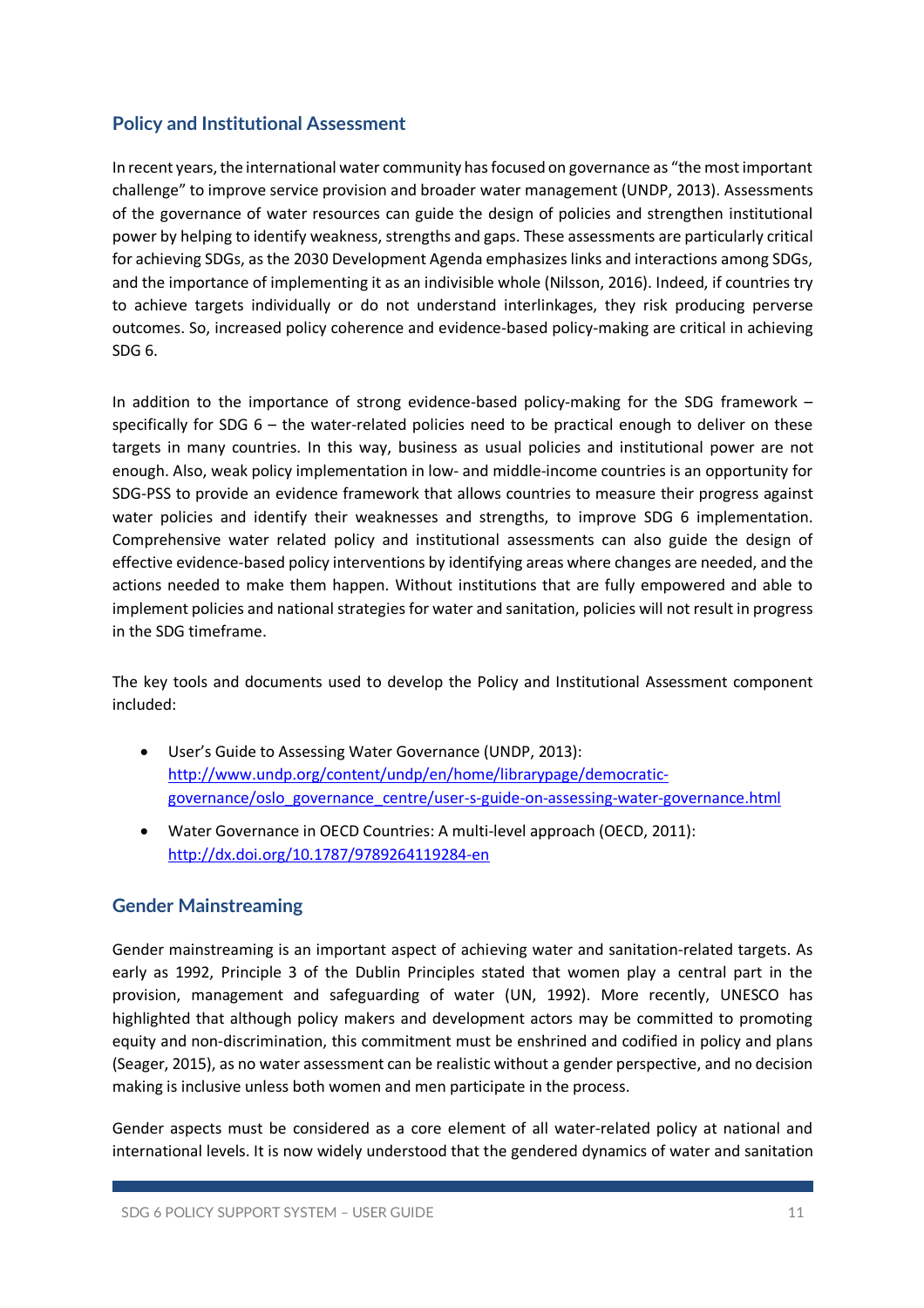reinforce the linkages between poverty, gender and sustainable development. Looking at SDGoriented policies on gender and water, there is general agreement that women and men express different priorities, uses and needs for water and sanitation, for water-related ecosystem use and water security.

SDG-PSS supports gender mainstreaming into SDG water and sanitation-related targets by providing planners and decision makers with an evidence framework to measure the status of water and sanitation through a gender lens and create an enabling environment for gender mainstreaming in the water sector. A clear picture of the gender situation is only possible with sex-disaggregated data. A lack of this data means that policy-oriented information cannot be corroborated, that comparative analysis of countries and regions cannot be done and that strategies for tackling gender and water cannot be formulated on based ion credible evidence.

The SDG-PSS draws its Gender Mainstreaming component from the World Water Assessment Report Gender Toolkit – an output of the UN-WWAP-UNESCO Project on Gender Sensitive Water Monitoring, Assessment and Reporting (Seager, 2015). The toolkit proposes five priority areas for gender mainstreaming: water governance; safe drinking water, sanitation and hygiene; decision-making and knowledge production; transboundary water resource management; and water for income generation.

The key tools and documents used to develop the Gender Mainstreaming component included:

- Sex-disaggregated indicators for water assessment, monitoring and reporting (Seager, 2015): http://www.unesco.org/new/fileadmin/MULTIMEDIA/HQ/SC/pdf/Sex\_disaggregated\_indica torsfor\_water\_assessment\_monito.pdf
- Gender in Water and Sanitation (WSP, 2010): https://www.wsp.org/sites/wsp.org/files/publications/WSP-gender-water-sanitation.pdf

### **DRR/Resilience Mainstreaming**

Under the Sendai Framework for Disaster Risk Reduction (2015-2030), disaster risk reduction and resilience building are identified as mechanisms to anticipate, plan for and reduce disaster risk to protect people, communities and countries. From 2005-2015, over 700,000 people have lost their lives, and some 1.4 million have been injured because of disasters. More than 1.5 billion people were affected by disasters, with women, children and people in vulnerable situations disproportionately affected (UNISDR, 2015). Climate change and extreme weather events mean that countries will face massive economic losses from the damage or destruction of assets. Total economic losses over this period total more than \$1.3 trillion (UNISDR, 2015).

The relationship between risk, resilience and water requires a multi-dimensional approach. Waterrelated policies must assure sufficient funds to reduce risks and mitigate their impacts, protect critical water infrastructure, strengthen policies on water and critical infrastructure, and empower institutions to act effectively. This can only be done if sufficient evidence is available and shared among agencies so that disaster risk governance and coordination among relevant stakeholders happens. Indeed, decision-making must be based on the open exchange of data that is disaggregated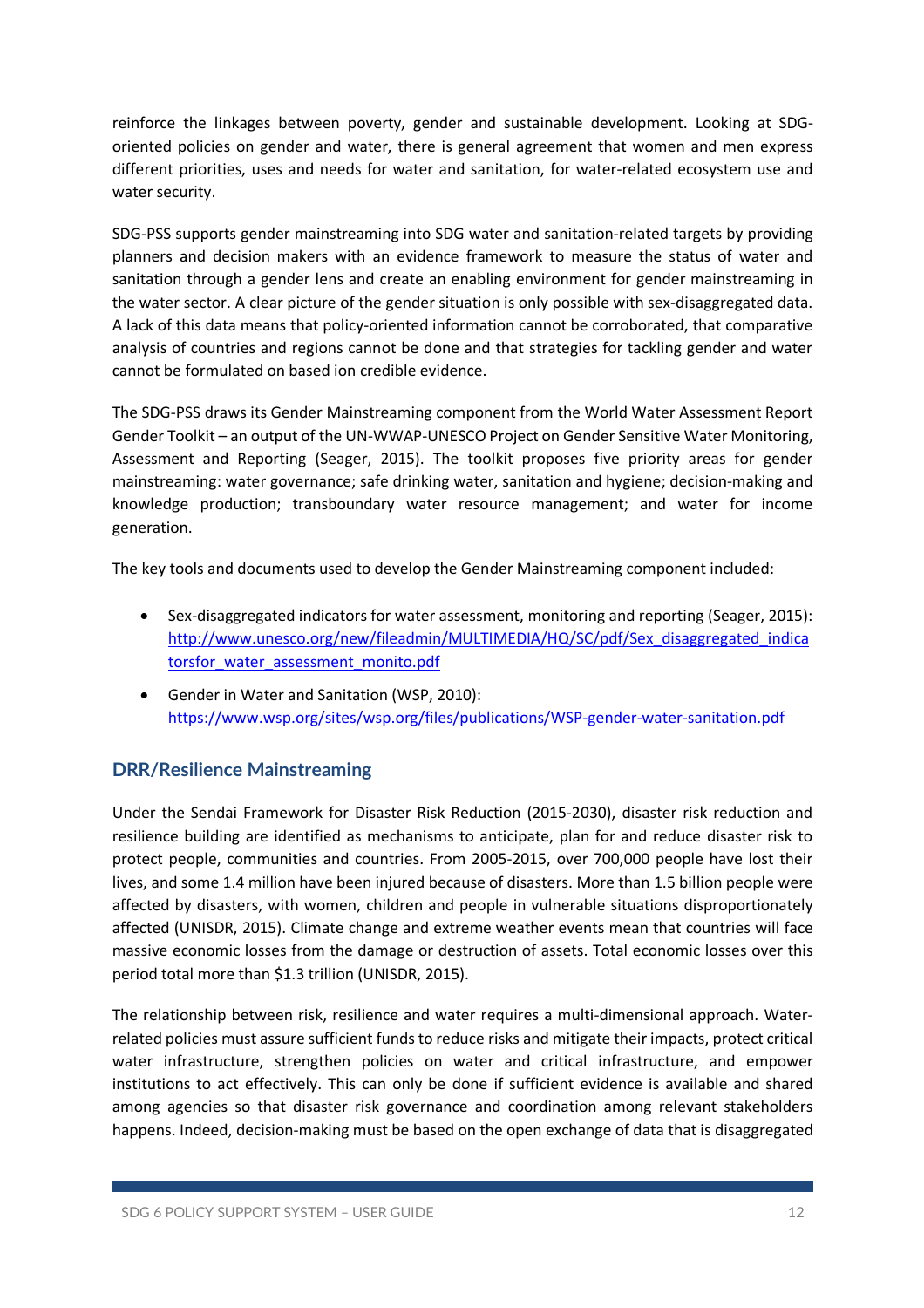by sex, age and disability. Risk information needs to be easily accessible, up-to-date, easy to digest, science-based – and as relevant complemented by traditional knowledge (UNISDR, 2015).

SDG-PSS engages with the planning, policy and preparedness objectives of the Sendai Framework. While Sendai Framework for Disaster Risk Reduction is broader than water, many of its indicators can be adapted to the water sector. The key framework used to develop the DRR/Resilience component of SDG-PSS was Sendai Framework for Disaster Risk Reduction:

• Sendai Framework for Disaster Risk Reduction 2015-2030 (UNISDR, 2015): http://www.unisdr.org/files/43291\_sendaiframeworkfordrren.pdf

### **Integrity**

Water governance is rules, practices and processes that guide decisions for the management of water resources and services are and used to hold governments accountable. Mainstreaming integrity and transparency practices across water policies, water institutions and water governance frameworks is critical to achieve greater accountability and trust in water related policy-making (OECD, 2015). Corruption is one of the main obstacles to sustainable economic, political and social progress, for both low, middle and high-income economies. Bribery, nepotism, fraud, theft and extortion impose costs on business and undermine transparent policy-making. This is costly, especially in the water sector whose effective management relies on empowered institutions and adequate funding.

Despite the widespread recognition that integrity in governance and operational structures is a prerequisite for effective water management, corruption in public water institutions remains one a chronic and challenging issue that many countries need to address (UN, 2006). Increased efforts are needed to improve international and national water governance and eliminate corruption in the sector. Recent reports indicate that there is *no evidence that corruption has declined i*n the water sector globally (WIN, 2016). This points to an urgent need to take stock of recent experiences, identify good practices and develop practical tools to assist different levels of government and other stakeholders to ensure effective, fair and sustainable water policies. To address these challenges, the SDG-PSS allows producing evidence on transparency, accountability and stakeholder participation in the water sector based on indicators that enable the collection of data at the national level on issues from whistle-blower protection to lobbying with integrity and transparency (OECD, 2014).

The international tool used to develop the Integrity component was the OECD Toolkit for Integrity:

• Toolkit for Integrity (OECD, 2014): http://www.oecd.org/cleangovbiz/CGB-Toolkit-2014.pdf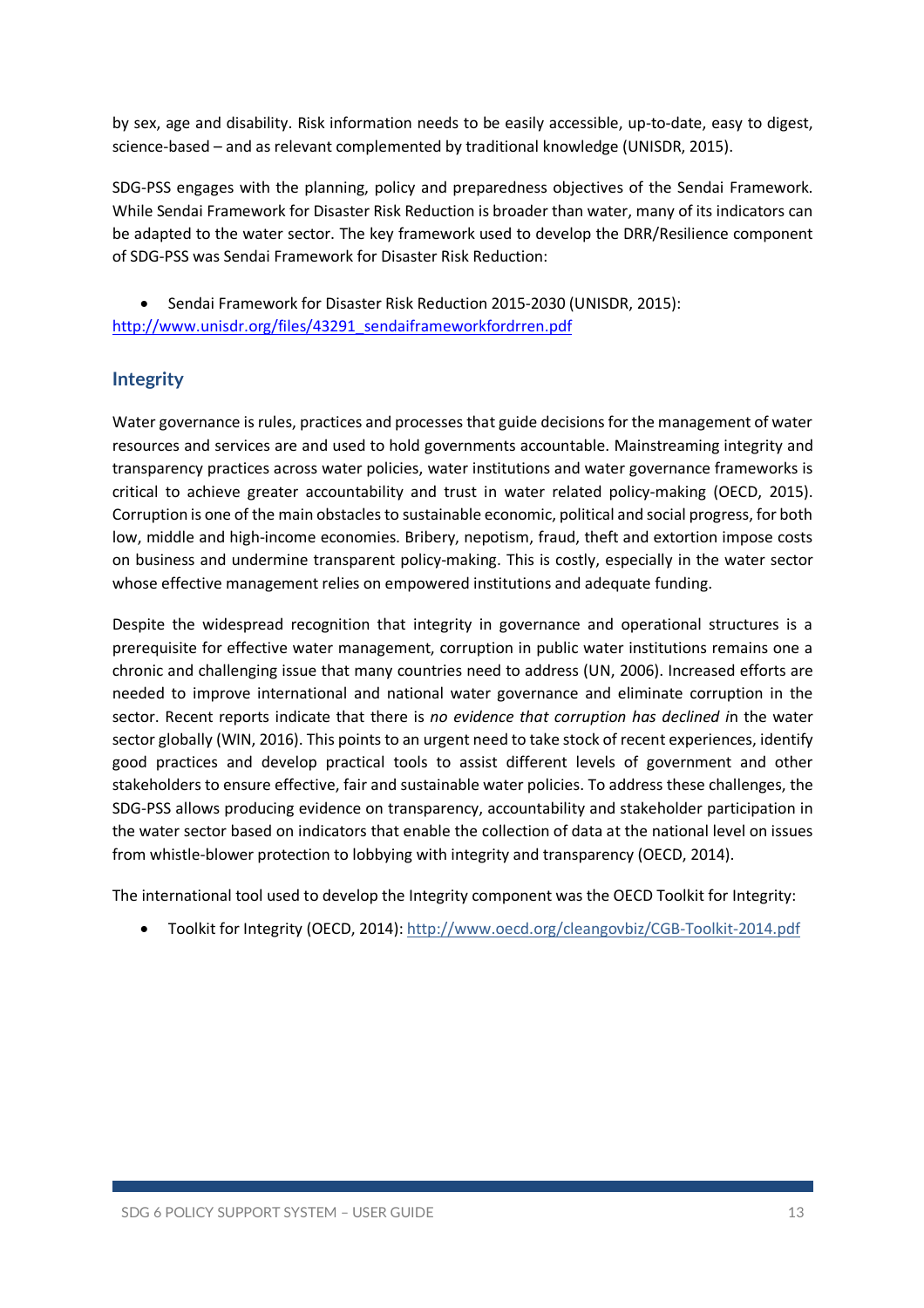# **References**

- GLAAS (UN-Water global analysis and assessment of sanitation and drinking-water) 2014 report: Investing in Water and Sanitation - Increasing access, reducing inequalities. Geneva: WHO. Available at: http://apps.who.int/iris/handle/10665/139735
- GLAAS (UN-Water global analysis and assessment of sanitation and drinking-water) 2017 report: financing universal water, sanitation and hygiene under the sustainable development goals. Geneva: WHO. Available at: http://apps.who.int/iris/bitstream/handle/10665/254999/9789241512190 eng.pdf;jsessionid=732009F82A6B2A32977BF29FA9FB0DF9?sequence=1
- European Commission. 2010. Toolkit for capacity development 2010. Luxembourg: Office for Official Publication of the Europe Union. Available at: https://ec.europa.eu/europeaid/sites/devco/files/guidelines-toolkit-capacity-development-2010\_en.pdf
- Nilsson, M. 2016. Understanding and mapping important interactions among SDGs. Background paper for Expert Meeting in preparation for HLPF 2017. Vienna. Available at: https://sustainabledevelopment.un.org/content/documents/12067Understanding%20and%20mappi ng%20important%20interactions%20among%20SDGs.pdf
- OECD (Organisation for Economic Co-operation and Development). 2011. Water governance in OECD countries: a multi-level approach. Paris: OECD. Available at: http://www.oecd.org/cfe/regionalpolicy/watergovernanceinoecdcountriesamulti-levelapproach.htm
- OECD (Organisation for Economic Co-operation and Development). 2014. The CleanGovBiz Toolkit for Integrity. Paris: OECD.
- OECD (Organisation for Economic Co-operation and Development). 2015. OECD Principles on Water Governance, Paris. Available at: http://www.oecd.org/cfe/regional-policy/OECD-Principles-on-Water-Governance-brochure.pdf.
- Seager, J. 2015. Sex-disaggregated indicators for water assessment, monitoring and reporting. Paris: UNESCO, United Nations World Water Assessment Programme. Available at: http://unesdoc.unesco.org/images/0023/002340/234082e.pdf
- UN (United Nations). 1992. The Dublin Statement on Water and Sustainable Development. International Conference on Water and the Environment. 1992. Dublin, Ireland, 26-31 January 1992.
- UN (United Nations). 2006. World Water Development Report 2: Water: a shared responsibility. Paris: United Nations Educational, Scientific and Cultural Organisation (UNESCO).
- UN (United Nations). 2018. Sustainable Development Goal 6 Synthesis Report 2018 on Water and Sanitation. New York: UN. Available at: http://www.unwater.org/publication\_categories/sdg-6-synthesis-report-2018-on-water-and-sanitation/
- UN-Water. 2015. Means of Implementation: A focus on Sustainable Development Goals 6 and 17. Geneva: UN-Water.